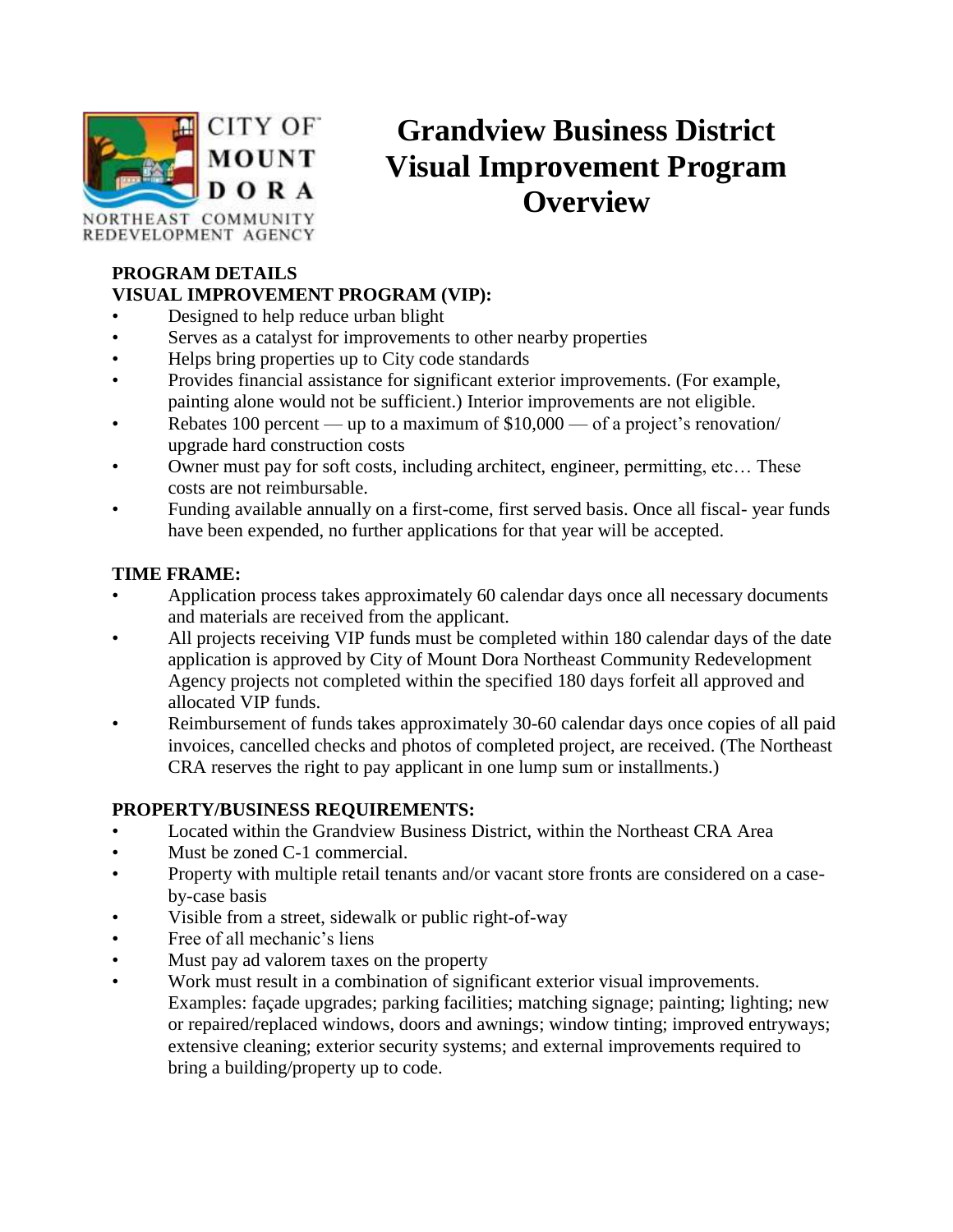#### **REQUIREMENTS (continued)**

- Permanent landscaping may be covered in this program, but must comply with city codes and ordinances and be consistent with any development plans adopted by the Northeast CRA. (Check with the city's Planning and Development Department at 352.735.7112 or [plandev@cityofmountdora.com](mailto:plandev@cityofmountdora.com) before submitting VIP application forms.)
- Additions and expansions to buildings that will benefit the overall appearance of the property may be eligible.
- Demolition of obsolete structures or signage improvements may apply when undertaken as part of an overall renovation project.
- • Work such as HVAC installation/replacement and roof repairs do not apply unless they are done in conjunction with substantial exterior visual improvements.
- Funds may not be used for working capital, purchasing property, equipment or inventory acquisition, and/or refinancing of existing debt or private funding.

#### **INELIGIBLE PROPERTIES:**

- Single-family residential properties
- Multifamily residential properties not part of a larger mixed-use development
- Properties or projects not meeting eligibility requirements
- Businesses prohibited by the City of Mount Dora

#### **APPLICANT REQUIREMENTS:**

- No corporate or personal bankruptcy proceedings within the past five years
- No past-due federal, state, county or city of Mount Dora tax bills
- No past-due bills or debts to the city of Mount Dora or the Northeast CRA
- Show proof of a current city of Mount Dora Business Tax Receipt for both the property owner and tenant
- Supply copy of property owner's deed
- If landlord, provide current tenant list and/or leasing plan
- If a tenant, supply lease with at least five years occupancy remaining
- If tenant, provide signed and notarized copy of VIP Real Property Owner Consent form
- Make brief presentation at a Northeast CRA Advisory Committee meeting. It is preferable that the owner attends, but a knowledgeable owner's representative may also make the presentation, as well as accompany an owner.
- Receive Northeast CRA Advisory Committee approval before beginning work. Any work started prior to this approval will be the applicant's responsibility. Applicant must apply for and be issued a city building permit before commencing renovations or new construction, if applicable.
- Complete all improvements within 180 days of Northeast CRA Advisory Committee approval
- Prior to receiving matching contribution, submit all paid invoices, cancelled checks and photos of completed project. (The Northeast CRA reserves the right to refuse payment for any change orders not authorized prior to construction commencement.)
- Maintain and sustain improvements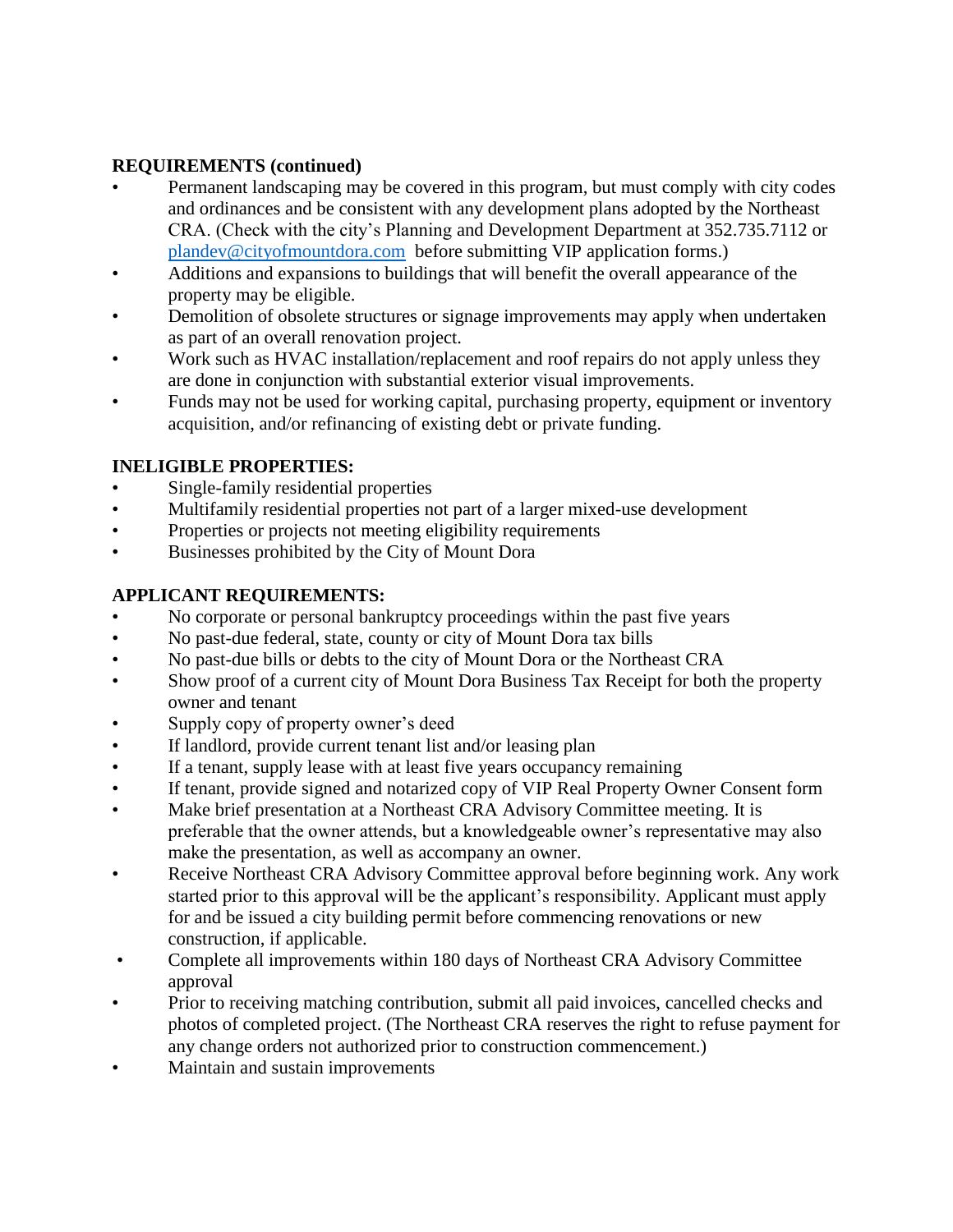#### **APPLICATION CHECKLIST:**

All information included in this checklist must be submitted to the Northeast CRA staff before they can begin the process:

- □ All documents signed by person certified as one of company's principals.
- □ List of proposed improvements with estimated project costs
- □ Notarized & signed VIP Real Property Owner Consent form (Landlord completes if not owned by the applicant)
- □ Copy of current city of Business Tax Receipt for property owner and tenant
- □ Copy of property owner's deed
- $\Box$  If a tenant, lease with at least five years occupancy remaining
- □ Landlord's current tenant list or leasing plan, if applicable
- □ Completed W-9 form
- □ All applicable contractor bids
- $\Box$  High-quality "before" images of property from all sides/angles  $*$
- □ High-quality images of renderings of proposed project \*
- $\Box$  Three written contractor bids for all work being done or justification for why only one bid submitted

\* Please send three to four separate high-resolution jpegs of "before" photos and a few separate high-resolution jpegs of your "after" renderings. These are needed for the PowerPoint presentation we will put together for you when you make your presentation to the Northeast CRA Board.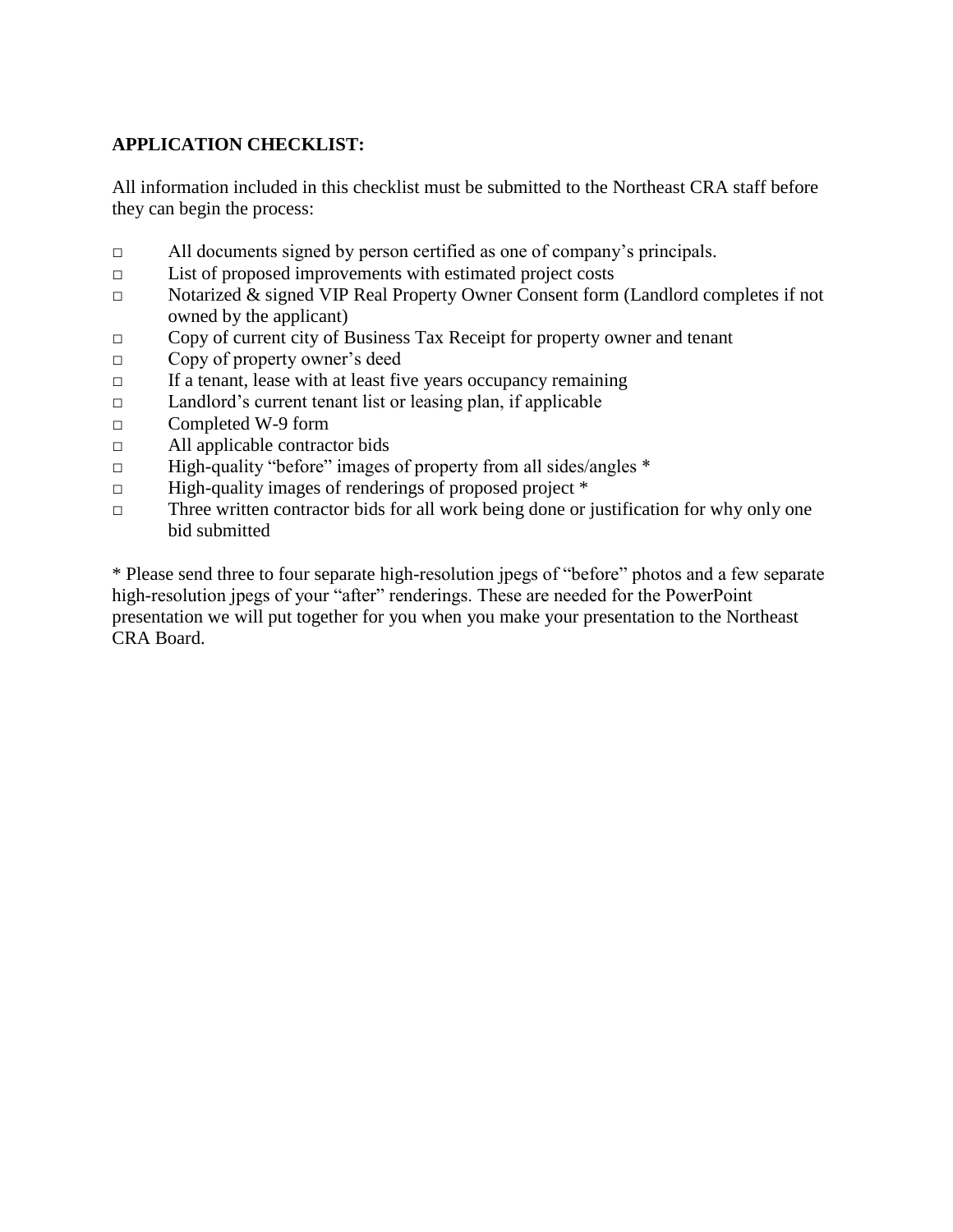#### **Grandview Business District Visual Improvement Program Application City of Mount Dora Northeast Community Redevelopment Agency**

| <b>APPLICANT INFORMATION</b>                                                                            |  |      |
|---------------------------------------------------------------------------------------------------------|--|------|
|                                                                                                         |  |      |
|                                                                                                         |  |      |
|                                                                                                         |  |      |
|                                                                                                         |  |      |
| Applicant's City of Mount Dora Business Tax Receipt #: __________________________                       |  |      |
| Federal Tax ID Number or Social Security Number: _______________________________                        |  |      |
|                                                                                                         |  | Cell |
|                                                                                                         |  |      |
| Is Applicant the property owner or a tenant proposing the façade improvements? _____ Owner _____ Tenant |  |      |

### **PROPERTY INFORMATION**

| Lease Expiration Date: Christian Coption to Extend: Christian Mes Company Nears Nears Nears 1. 2014 |  |  |                      |  |
|-----------------------------------------------------------------------------------------------------|--|--|----------------------|--|
|                                                                                                     |  |  | Phone: Email: Email: |  |
| 1. Is the proposed project located in the current Northeast CRA? Fig. Ses The No                    |  |  |                      |  |
| 2. Is the proposed project located in the Grandview Business District? Yes No                       |  |  |                      |  |
|                                                                                                     |  |  |                      |  |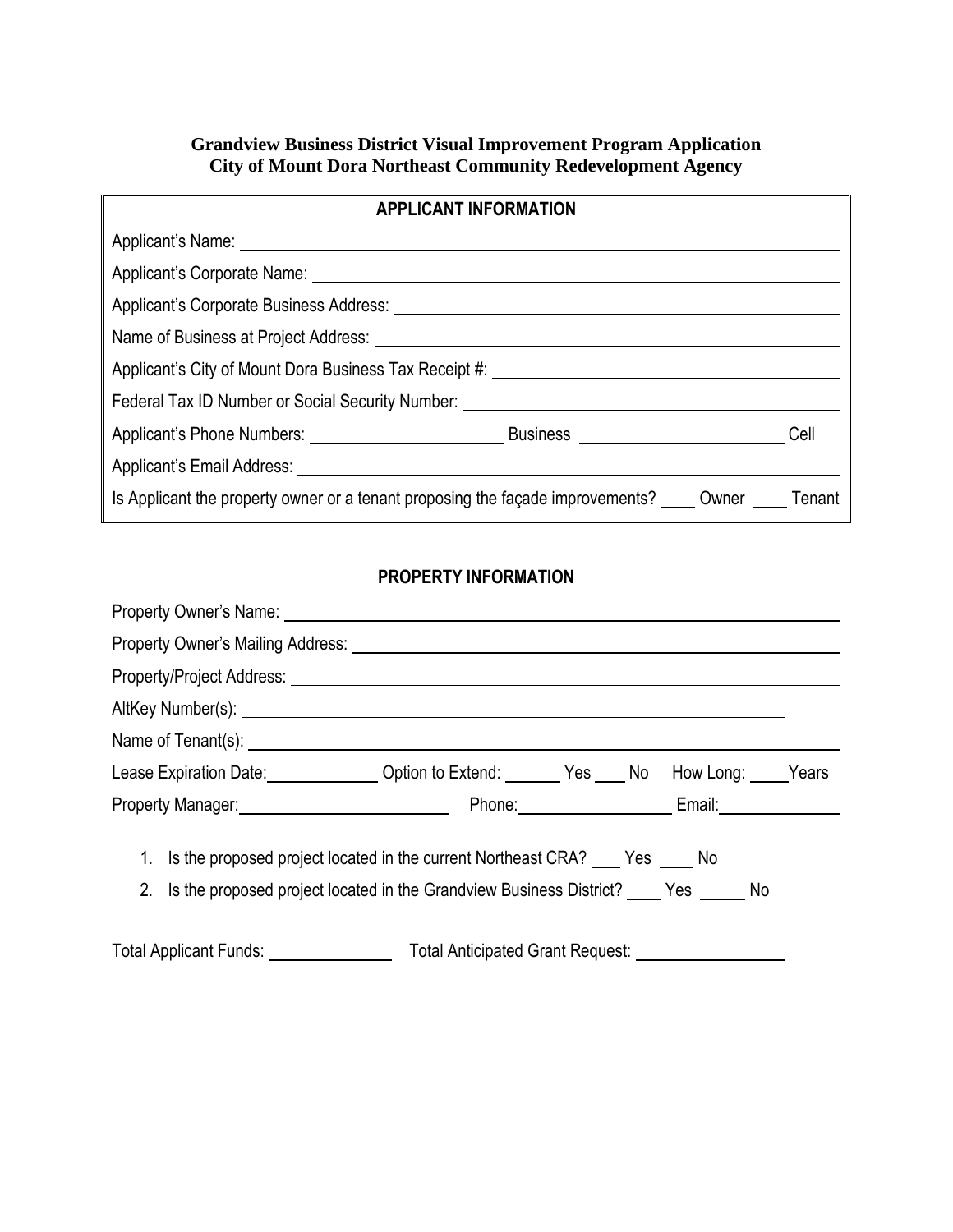$1.$  **and/or elevations of the proposed improvements.** *(APPLICATIONS WILL NOT BE ACCEPTED*  1. Please provide a description of Proposed Improvements. **Please attach a site plan, renderings**  *WITHOUT RENDERINGS, SITE PLAN, AND/OR ELEVATIONS)* 

 2. Please describe the extent to which the existing building or on-site improvements are substantially dilapidated.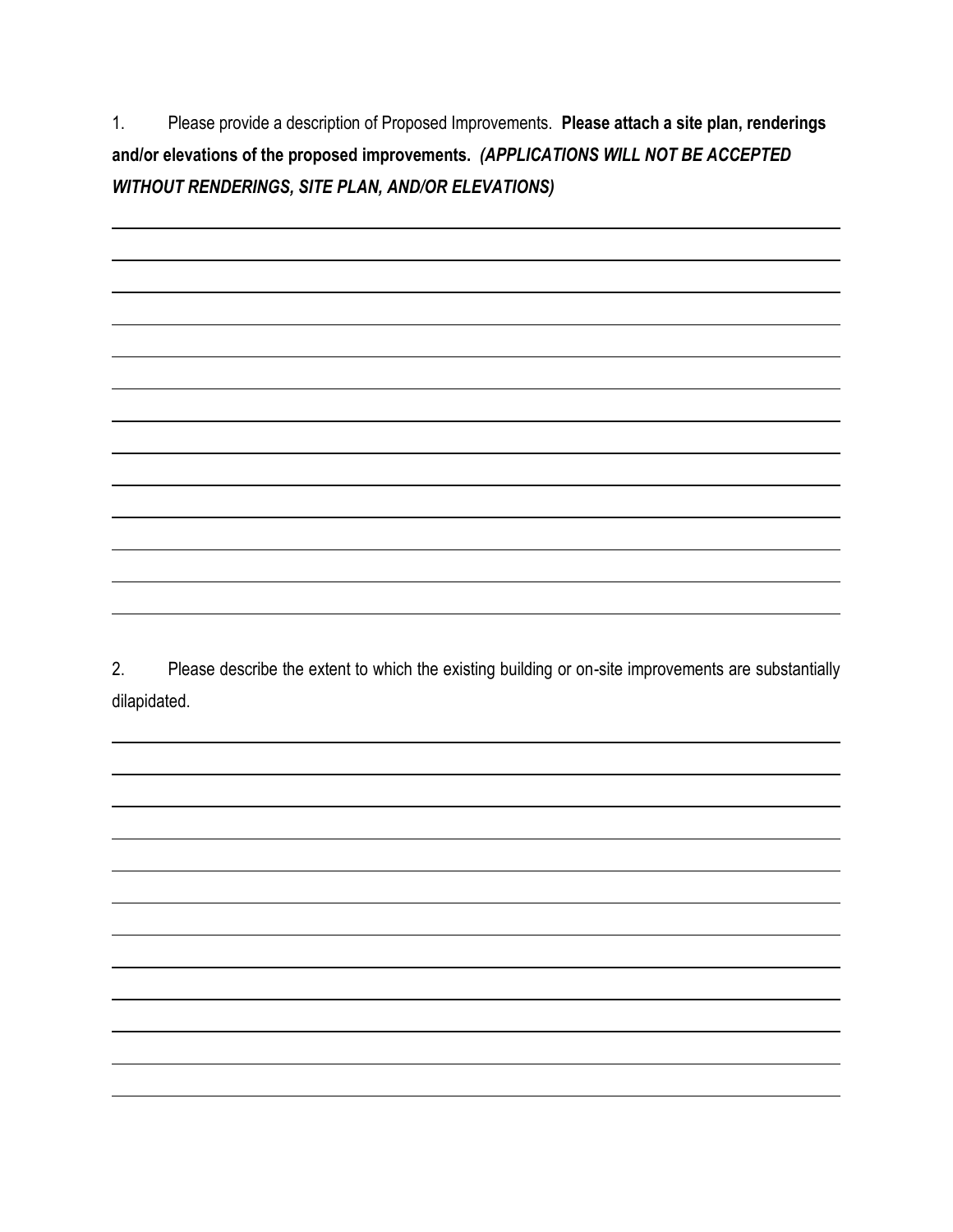3. Please describe how you propose to maximize the leveraging of Redevelopment Agency funds through the funds you intend to contribute and how there are no other reasonable means of financing available to fully fund the desired improvements.

 4. Please describe how you intend to maintain the improvements during the useful life of the improvements.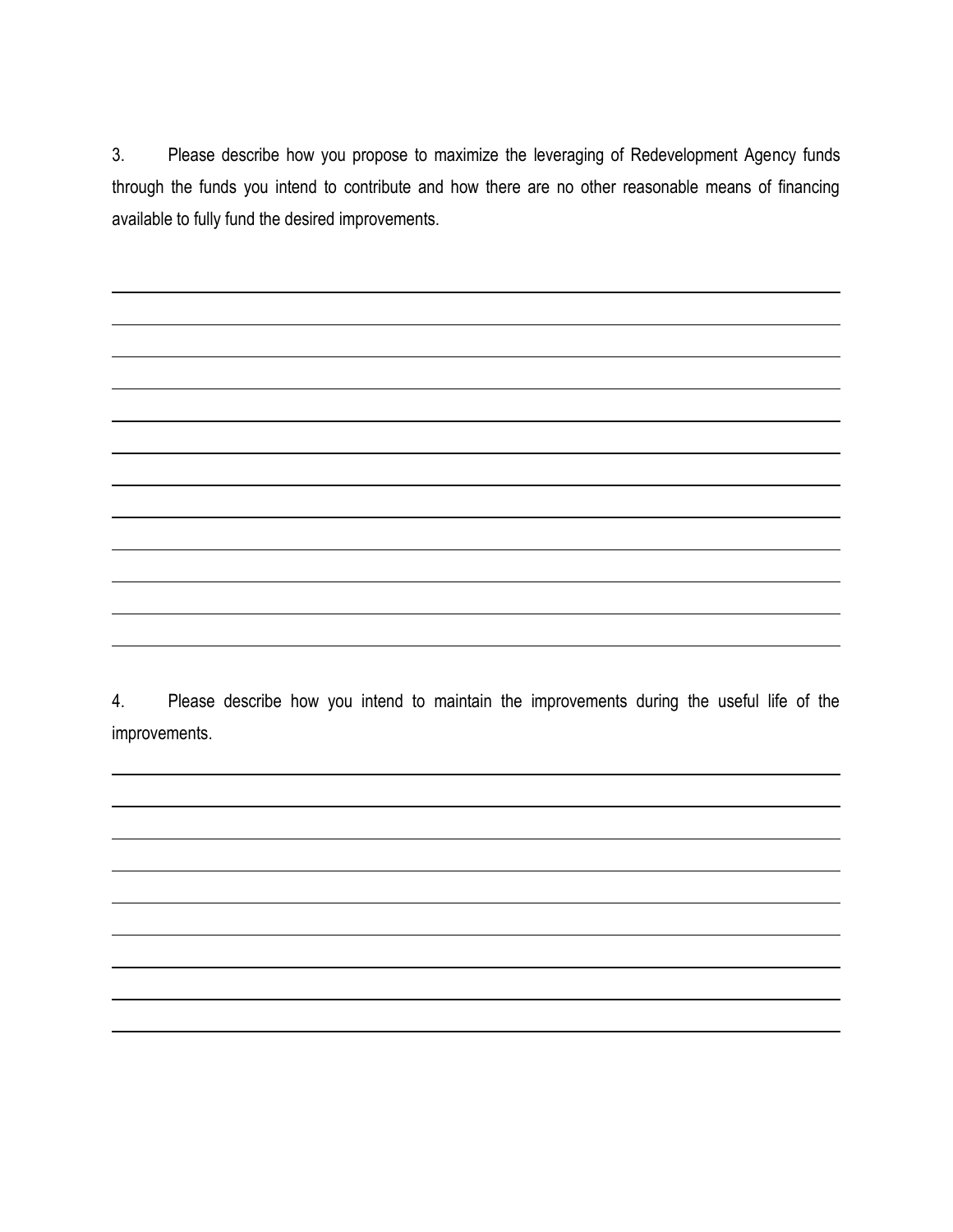5. Current Number of Employees: Full-Time\_\_\_\_\_ Part-Time \_\_\_\_\_ Contract \_\_\_\_\_\_ Number of Employees (Post Project Completion): Full-Time \_\_\_\_\_\_ Part-Time \_\_\_\_\_ Contract \_\_\_\_\_ Number of Construction Workers for Project: \_\_\_\_\_ Current and/or Projected Wages for Employees: (please attach as a spreadsheet

#### **TOTAL PROJECT BUDGET**

(Estimated)

| <b>USE OF FUNDS (ACTIVITY)</b> | <b>SOURCE OF FUNDS</b> | <b>ESTIMATED COST</b> |
|--------------------------------|------------------------|-----------------------|
|                                |                        | \$                    |
|                                |                        | \$                    |
|                                |                        | \$                    |
|                                |                        | \$                    |
|                                |                        | \$                    |
|                                |                        | \$                    |
|                                |                        | \$                    |
|                                |                        | \$                    |
| <b>TOTAL PROJECT BUDGET</b>    |                        | \$                    |

The rest of this page is intentionally left blank.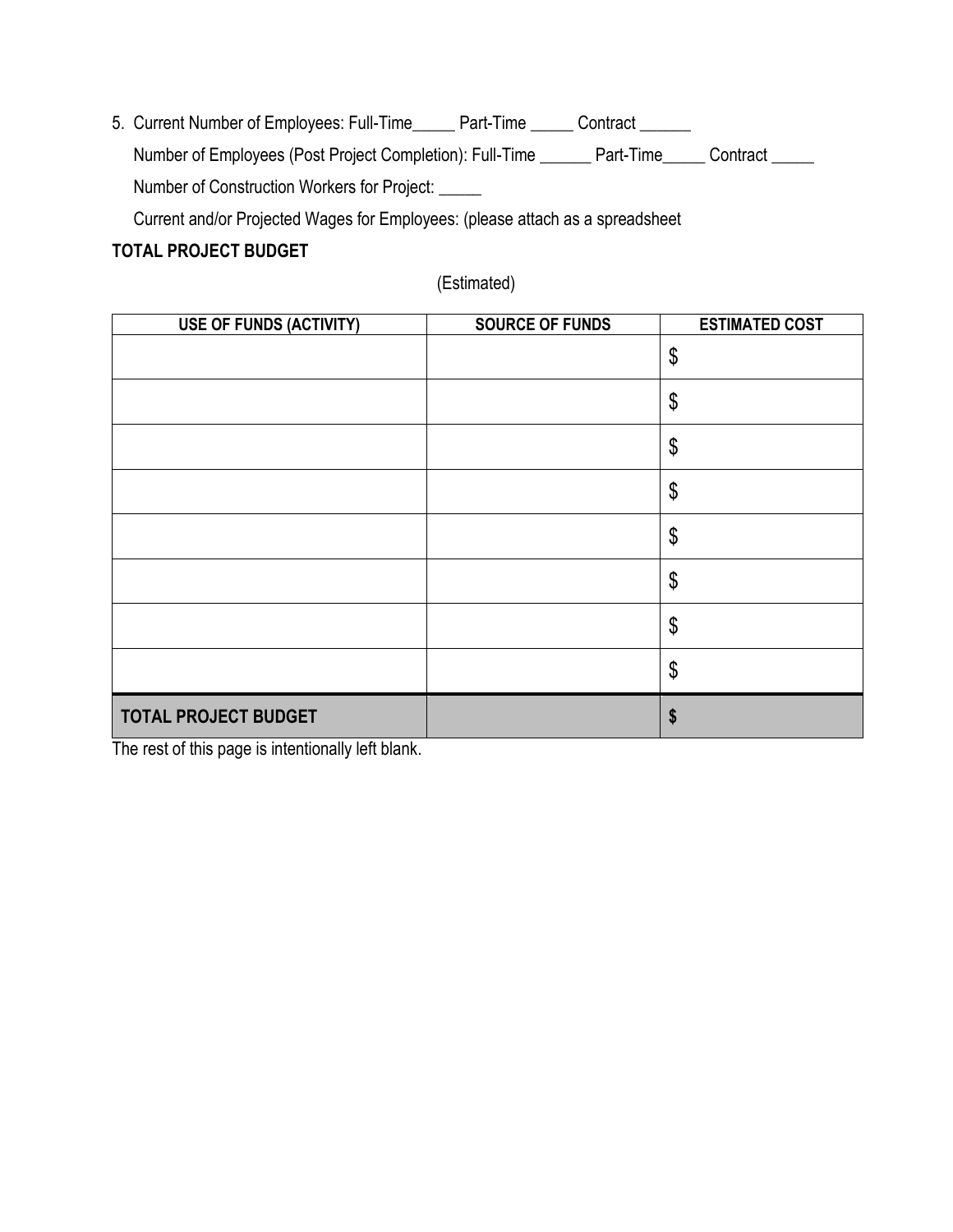The Applicant acknowledges that the Grandview Business District Visual Improvement Program (VIP) will not pay for work, which has commenced prior to the award of a VIP grant as evidenced by an executed VIP Agreement. Any work started prior to the execution of the Agreement shall be the Applicant's responsibility. Furthermore, the Applicant acknowledges that the Northeast CRA Board must approve the application and a corresponding VIP Agreement prior to the award of any VIP grant. Applicant also acknowledges that it must expend its matching contribution prior to any reimbursement of Agency VIP grant funds.

Applicant also acknowledges that it has received a copy of the *"Northeast CRA Redevelopment Plan.* 

Signature of Applicant

Date

**Notary**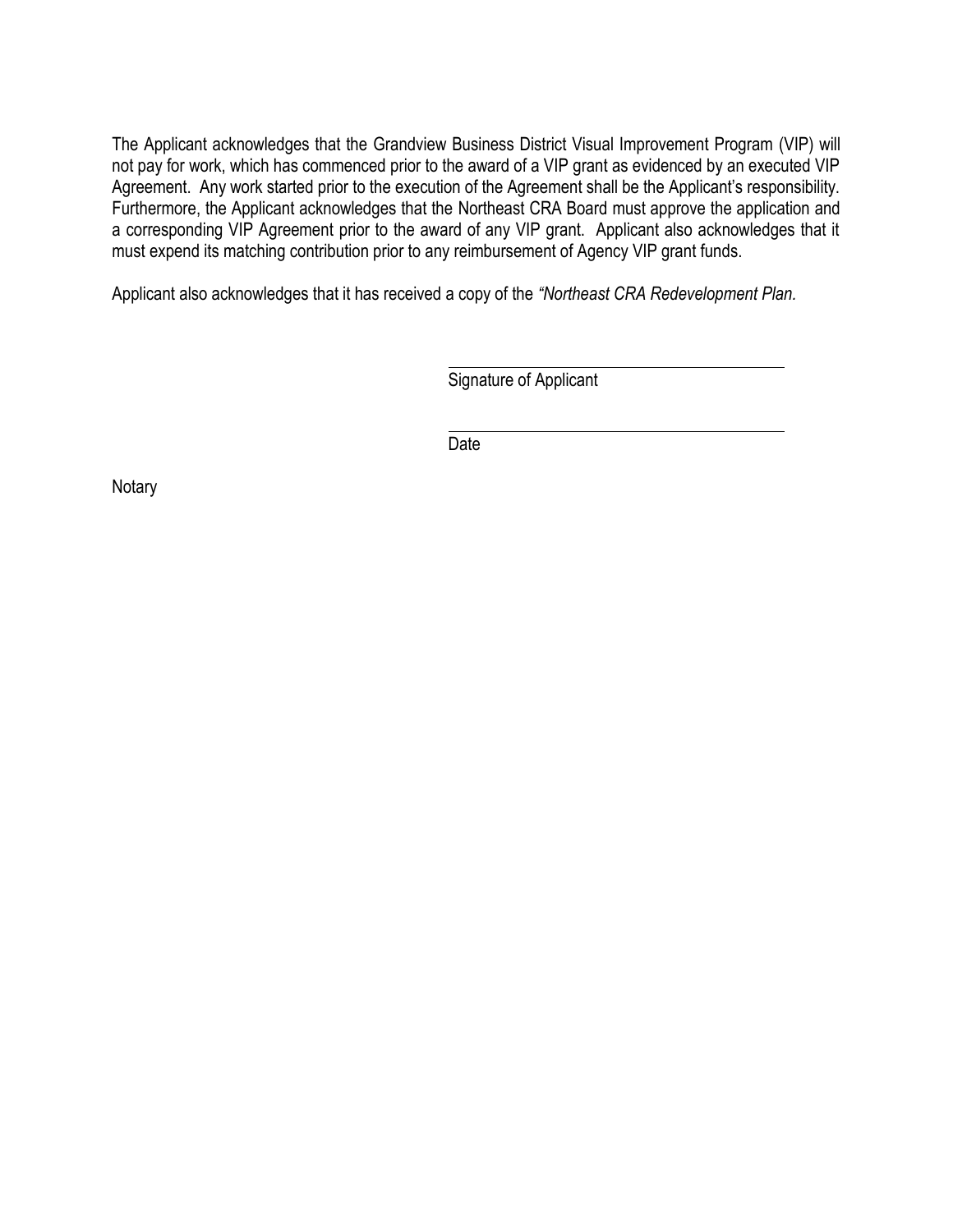## *LIST OF ATTACHMENTS FOR FINAL APPLICATION/VIP AGREEMENT*

## **LIST OF ATTACHMENTS**

| ATTACHMENT "1" | LEGAL DESCRIPTION OF THE PROPERTY                              |
|----------------|----------------------------------------------------------------|
| ATTACHMENT "2" | PROOF OF OWNERSHIP OR LEASEHOLD INTEREST                       |
| ATTACHMENT "3" | FORM OF FACADE EASEMENT DEED                                   |
| ATTACHMENT "4" | FORM OF BUILDING FACADE MAINTENANCE AGREEMENT                  |
| ATTACHMENT "5" | SCOPE OF WORK AND TENTATIVE SCHEDULE OF<br><b>IMPROVEMENTS</b> |
| ATTACHMENT "6" | <b>VIP REAL PROPERTY OWNER CONSENT</b>                         |